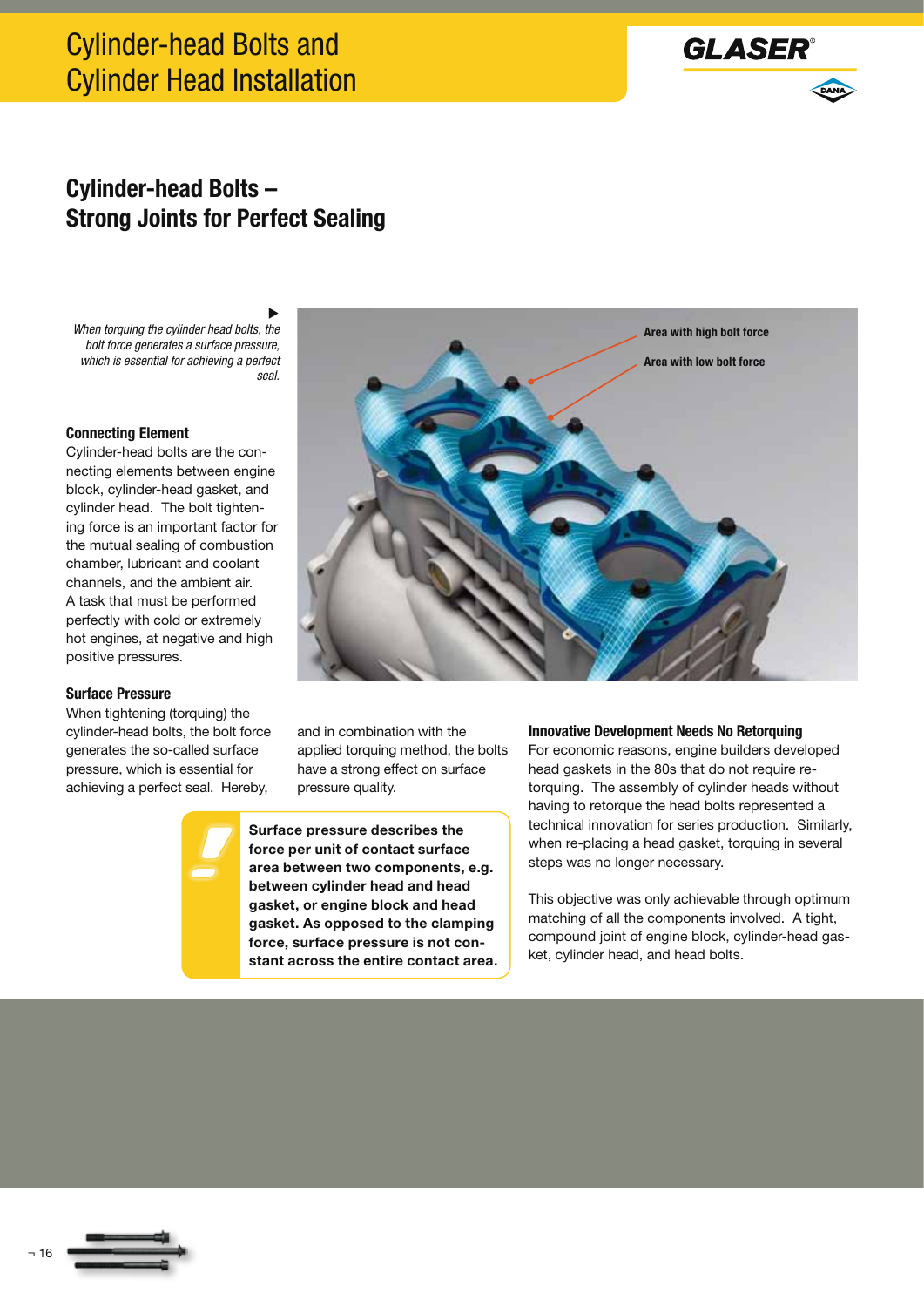## **Special Bolts for Higher Bolt Forces**

#### **Stretch Bolts**

Bolts that are tightened beyond their elastic limit (yield point) into the plastic region ensure high and uniform bolt clamping forces. An important prerequisite for reliable sealed joints without retorquing. In this respect, stretch bolts offer decisive advantages over rolled shank bolts. By reducing its shaft diameter, the bolt is able to respond elastically to dynamic sealing gap movements, i.e. adaptation is greatly improved.

#### **Torque-angle Method**

In the first step, the bolt is snugged down to the cylinder head by means of a pretorque. With the second step, the so-called torque or tightening angle, the bolt is tightened into the plasticregion, i.e. beyond its elastic range. Using the torque-angle method,

the variations in bolt clamping force lie in a range of  $\pm 10\%$ . Using the simple torquing method with several steps, the variations will be within ±30% of the calculated bolt clamping force. The reasons for this lie in the dispersion range of torque values and the overall coefficient of friction, i.e. the friction occurring under the bolt head and in the threads.

#### **Safety with New Bolts**

With the torque-angle method, the head bolts are elongated plastically, i.e. permanently. After disassembly, they are clearly longer than new bolts. During the engine's warm-up period, the bolt is stretched even more. This applies in particular for all-aluminium and bi-metal engines, as the two materials have different thermal expansion rates.

In the worst case, a bolt that is reused can break, or it can «bottom» in the threaded hole



 $\blacktriangle$ *Torque-angle method using pretorque and tightening angle.*

of the engine block and cause damage. For safety reasons, cylinder-head bolts should therefore always be used only once.

#### **You Can Trust the Dana Specialists**

Cylinder-head bolts guarantee a secure and releasable joint. However, this does not mean that the same bolt can be reused for the same application. When reassembling a cylinder head, always make sure to use new head bolts. The result will be a high sealing pressure for a reliable and tight joint.

Make sure to use head bolts exclusively from quality manufacturers. Glaser cylinder-head bolts comply with all manufacturer specifications, and are matched perfectly to our head gasket sets. Of course, the torquing guidelines are always supplied.

> **Stretch bolts are designed so that they can be elongated beyond their elastic limit into the plastic region without problems. When a specific tightening torque has been reached, the bolts are turned further through a defined angle, which pre-loads them into the plastic region. Consequently, no retorquing is necessary.**

### **TIP FROM THE EXPERTS**

*With the torque-angle tightening method, the head bolts are elongated permanently. Therefore, cylinder head bolts should only be used once for safety reasons.*





**Reduced-shaft bolt Roll-shaft bolt**

 $\blacktriangle$ 

*Advantage of stretch bolt: As opposed to a rolled shank bolt, it can be tightened beyond its elastic limit (yield point) into the plastic region – a guarantee for high and uniform bolt clamping forces.*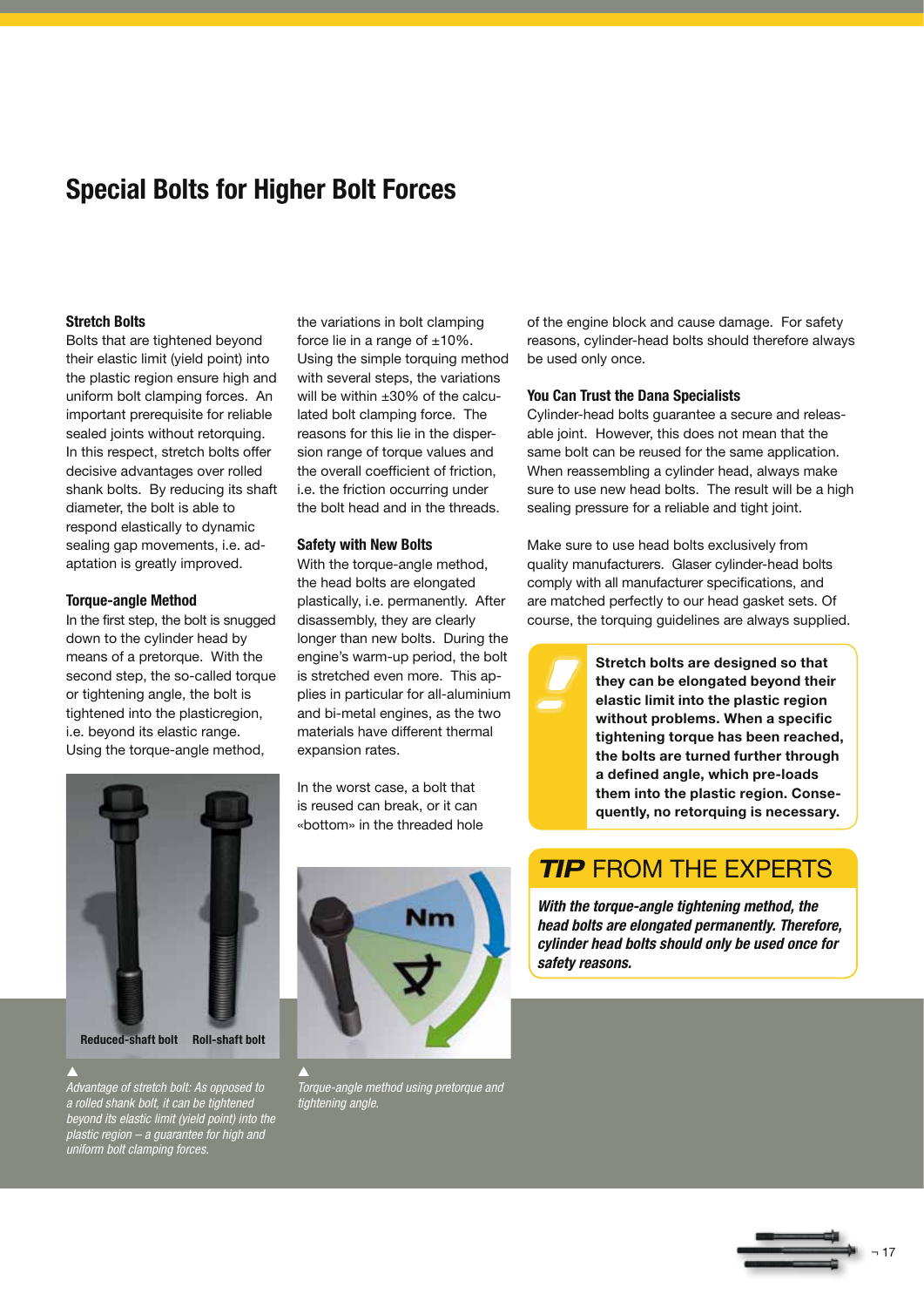## **Practical Tips: Preparation and Cylinder head Installation**

**The first steps …** 



**1.** Carefully clean the sealing surfaces of engine block and cylinder head – dirt and gasket remnants on the surfaces are a frequent source of trouble.



**2.** Use a straightedge to check the surface flatnesses; longitudinally and transversely.



**3.** Remove any gouging, component distortions, grooves or scores, e.g. by surface grinding in a specialist workshop.



**4.** Observe the minimum dimensions of engine block and cylinder head according to the manufacturer's specifications, as well as the specified head gasket thickness.



**5.** Clean the bolt hole threads, and remove any contamination, oil and water, e.g. with a blast of compressed air.



**6.** Position the head gasket accurately on the engine block. Do not use any additional sealing compounds, grease or oil.